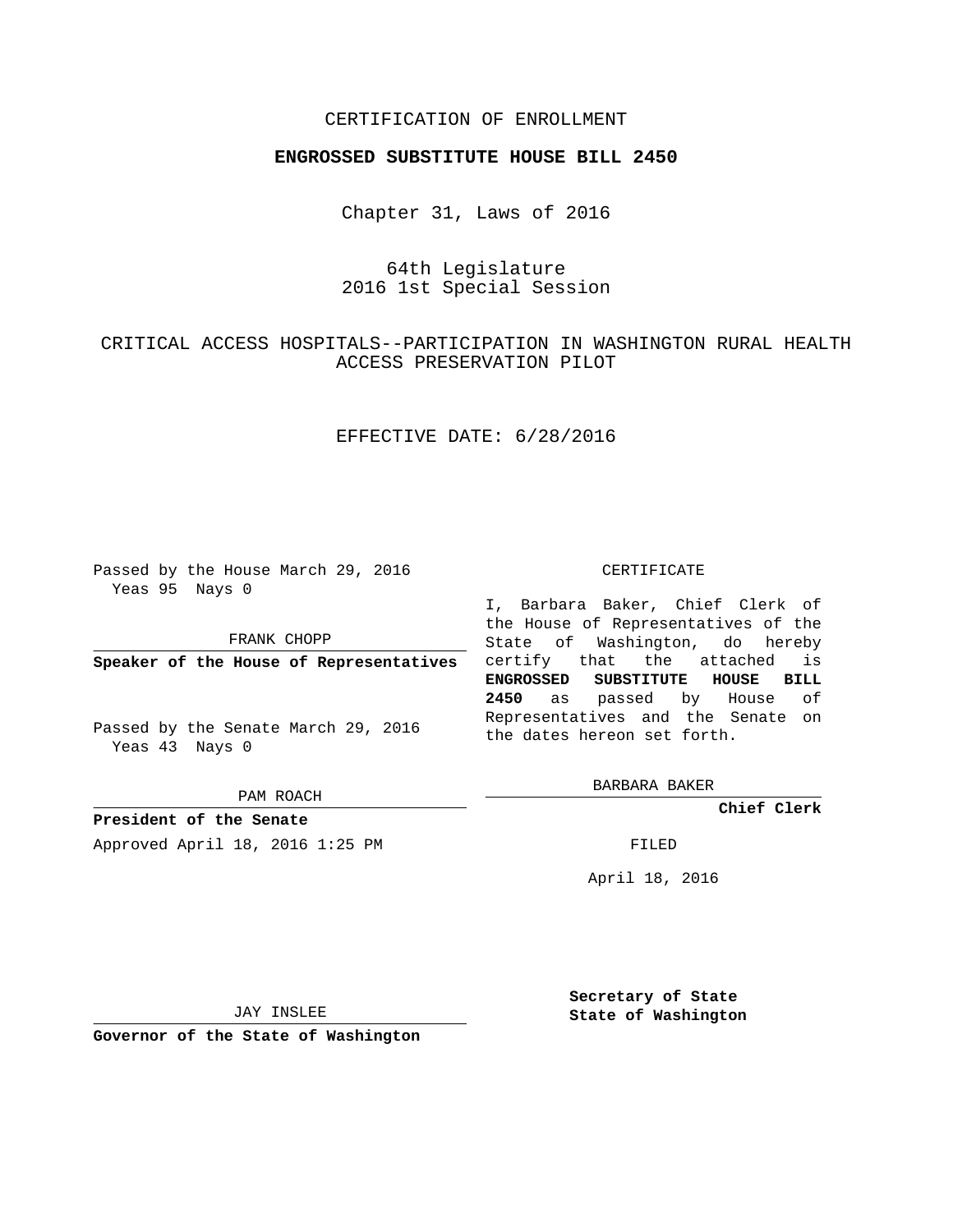### **ENGROSSED SUBSTITUTE HOUSE BILL 2450**

Passed Legislature - 2016 1st Special Session

**State of Washington 64th Legislature 2016 Regular Session**

**By** House Health Care & Wellness (originally sponsored by Representatives Tharinger, Short, Cody, Schmick, Jinkins, and Blake)

READ FIRST TIME 02/03/16.

 AN ACT Relating to allowing critical access hospitals participating in the Washington rural health access preservation pilot to resume critical access hospital payment and licensure; amending RCW 74.09.5225, 70.41.090, and 70.38.111; and creating a new 5 section.

BE IT ENACTED BY THE LEGISLATURE OF THE STATE OF WASHINGTON:

 NEW SECTION. **Sec. 1.** The legislature finds that small critical access hospitals provide essential services to their communities. The legislature recognizes the need to offer small critical access hospitals the opportunity to pilot different delivery and payment models than may be currently allowed under the critical access hospital program. The legislature also intends to allow these participating hospitals to return to the critical access hospital program if they so choose.

 **Sec. 2.** RCW 74.09.5225 and 2014 c 57 s 2 are each amended to 16 read as follows:

 (1) Payments for recipients eligible for medical assistance programs under this chapter for services provided by hospitals, regardless of the beneficiary's managed care enrollment status, shall be made based on allowable costs incurred during the year, when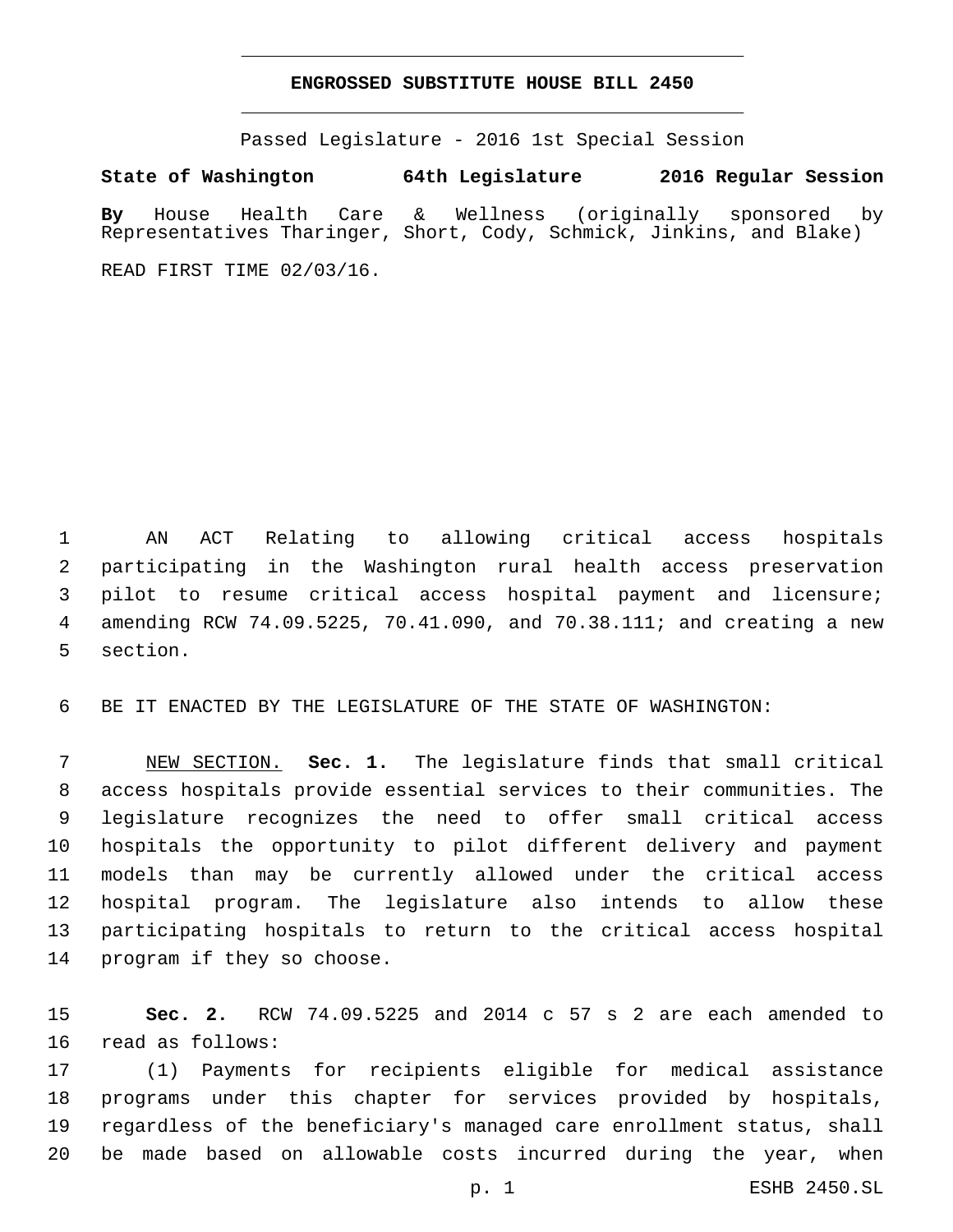services are provided by a rural hospital certified by the centers for medicare and medicaid services as a critical access hospital. Any additional payments made by the authority for the healthy options program shall be no more than the additional amounts per service paid under this section for other medical assistance programs.

6 (2)(a) Beginning on July 24, 2005, except as provided in (b) of this subsection, a moratorium shall be placed on additional hospital participation in critical access hospital payments under this section. However, rural hospitals that applied for certification to the centers for medicare and medicaid services prior to January 1, 2005, but have not yet completed the process or have not yet been approved for certification, remain eligible for medical assistance 13 payments under this section.

 (b)(i) For the purposes of state law, any rural hospital approved by the department of health for participation in critical access hospital payments under this section that participates in the Washington rural health access preservation pilot identified by the state office of rural health and ceases to participate in critical access hospital payments may renew participation in critical access 20 hospital associated payment methodologies under this section at any time.

 (ii) The Washington rural health access preservation pilot is 23 subject to the following requirements:

 (A) In the pilot formation or development, the department of health, health care authority, and Washington state hospital association will identify goals for the pilot project before any 27 hospital joins the pilot project;

 (B) Participation in the pilot is optional and no hospital may be required to join the pilot;

 (C) Before a hospital enters the pilot program, the health care authority must provide information to the hospital regarding how the hospital could end its participation in the pilot if the pilot is not working in its community; and

 (D) The department of health, health care authority, and Washington state hospital association will report interim progress to the legislature no later than December 1, 2018, and will report on the results of the pilot no later than six months following the conclusion of the pilot. The reports will describe any policy changes identified during the course of the pilot that would support small critical access hospitals.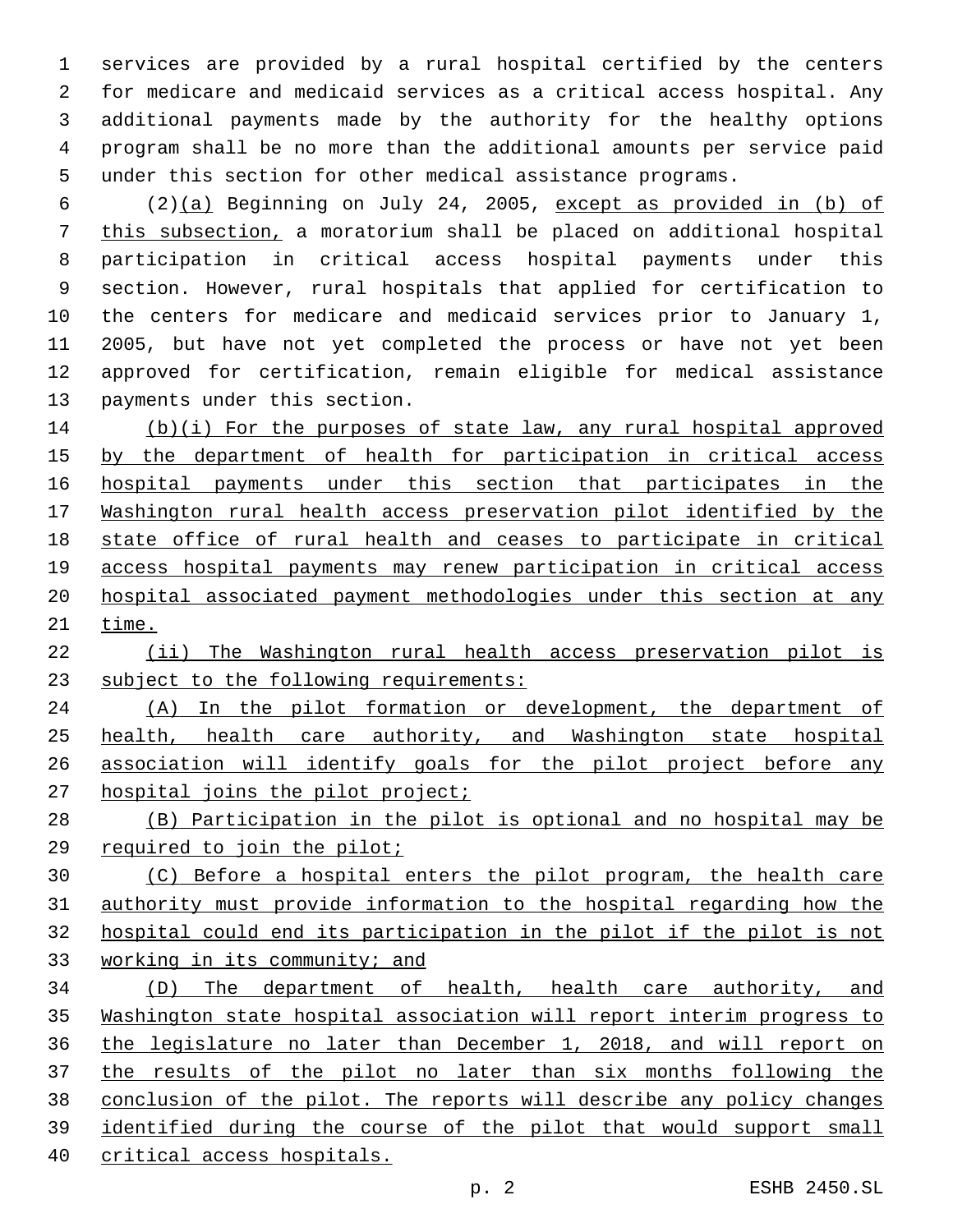(3)(a) Beginning January 1, 2015, payments for recipients eligible for medical assistance programs under this chapter for services provided by a hospital, regardless of the beneficiary's managed care enrollment status, shall be increased to one hundred twenty-five percent of the hospital's fee-for-service rates, when 6 services are provided by a rural hospital that:

 (i) Was certified by the centers for medicare and medicaid services as a sole community hospital as of January 1, 2013;

 (ii) Had a level III adult trauma service designation from the 10 department of health as of January 1, 2014;

 (iii) Had less than one hundred fifty acute care licensed beds in 12 fiscal year 2011; and

 (iv) Is owned and operated by the state or a political 14 subdivision.

 (b) The enhanced payment rates under this subsection shall be considered the hospital's medicaid payment rate for purposes of any other state or private programs that pay hospitals according to 18 medicaid payment rates.

 (c) Hospitals participating in the certified public expenditures program may not receive the increased reimbursement rates provided in 21 this subsection (3) for inpatient services.

 **Sec. 3.** RCW 70.41.090 and 1992 c 27 s 3 are each amended to read 23 as follows:

 (1) No person or governmental unit of the state of Washington, acting separately or jointly with any other person or governmental unit, shall establish, maintain, or conduct a hospital in this state, or use the word "hospital" to describe or identify an institution, without a license under this chapter: PROVIDED, That the provisions of this section shall not apply to state mental institutions and psychiatric hospitals which come within the scope of chapter 71.12 31 RCW.

 (2) After June 30, 1989, no hospital shall initiate a tertiary health service as defined in RCW 70.38.025(14) unless it has received a certificate of need as provided in RCW 70.38.105 and 70.38.115.

 (3) A rural health care facility licensed under RCW 70.175.100 formerly licensed as a hospital under this chapter may, within three years of the effective date of the rural health care facility license, apply to the department for a hospital license and not be required to meet certificate of need requirements under chapter 70.38

p. 3 ESHB 2450.SL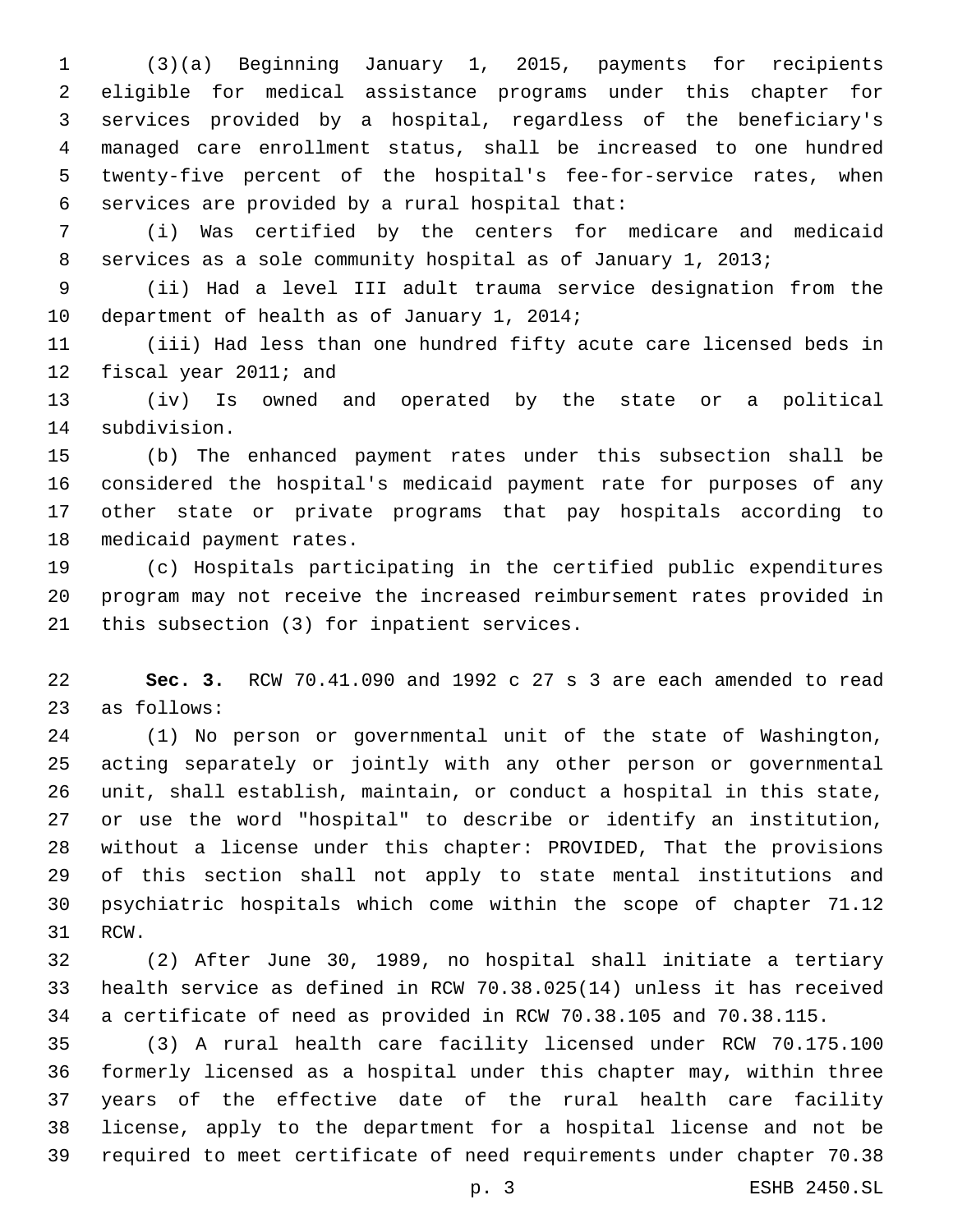RCW as a new health care facility and not be required to meet new construction requirements as a new hospital under this chapter. These exceptions are subject to the following: The facility at the time of initial conversion was considered by the department to be in compliance with the hospital licensing rules and the condition of the physical plant and equipment is equal to or exceeds the level of compliance that existed at the time of conversion to a rural health care facility. The department shall inspect and determine compliance with the hospital rules prior to reissuing a hospital license.

10 (4) A rural hospital, as defined by the department, reducing the number of licensed beds to become a rural primary care hospital under the provisions of Part A Title XVIII of the Social Security Act Section 1820, 42 U.S.C., 1395c et seq. may, within three years of the reduction of licensed beds, increase the number of beds licensed under this chapter to no more than the previously licensed number of beds without being subject to the provisions of chapter 70.38 RCW and without being required to meet new construction requirements under this chapter. These exceptions are subject to the following: The facility at the time of the reduction in licensed beds was considered by the department to be in compliance with the hospital licensing rules and the condition of the physical plant and equipment is equal to or exceeds the level of compliance that existed at the time of the reduction in licensed beds. The department may inspect and determine compliance with the hospital rules prior to increasing the hospital 25 license.

 (5) If a rural hospital is determined to no longer meet critical 27 access hospital status for state law purposes as a result of participation in the Washington rural health access preservation pilot identified by the state office of rural health, the rural hospital may renew its license by applying to the department for a hospital license and the previously licensed number of beds without being subject to the provisions of chapter 70.38 RCW and without being required to meet new construction review requirements under this chapter. These exceptions are subject to the following: The hospital, at the time it began participation in the pilot, was considered by the department to be in compliance with the hospital licensing rules, and the condition of the physical plant and equipment is equal to or exceeds the level of compliance that existed 39 at the time of the reduction in licensed beds. The department may inspect and determine compliance with the hospital licensing rules.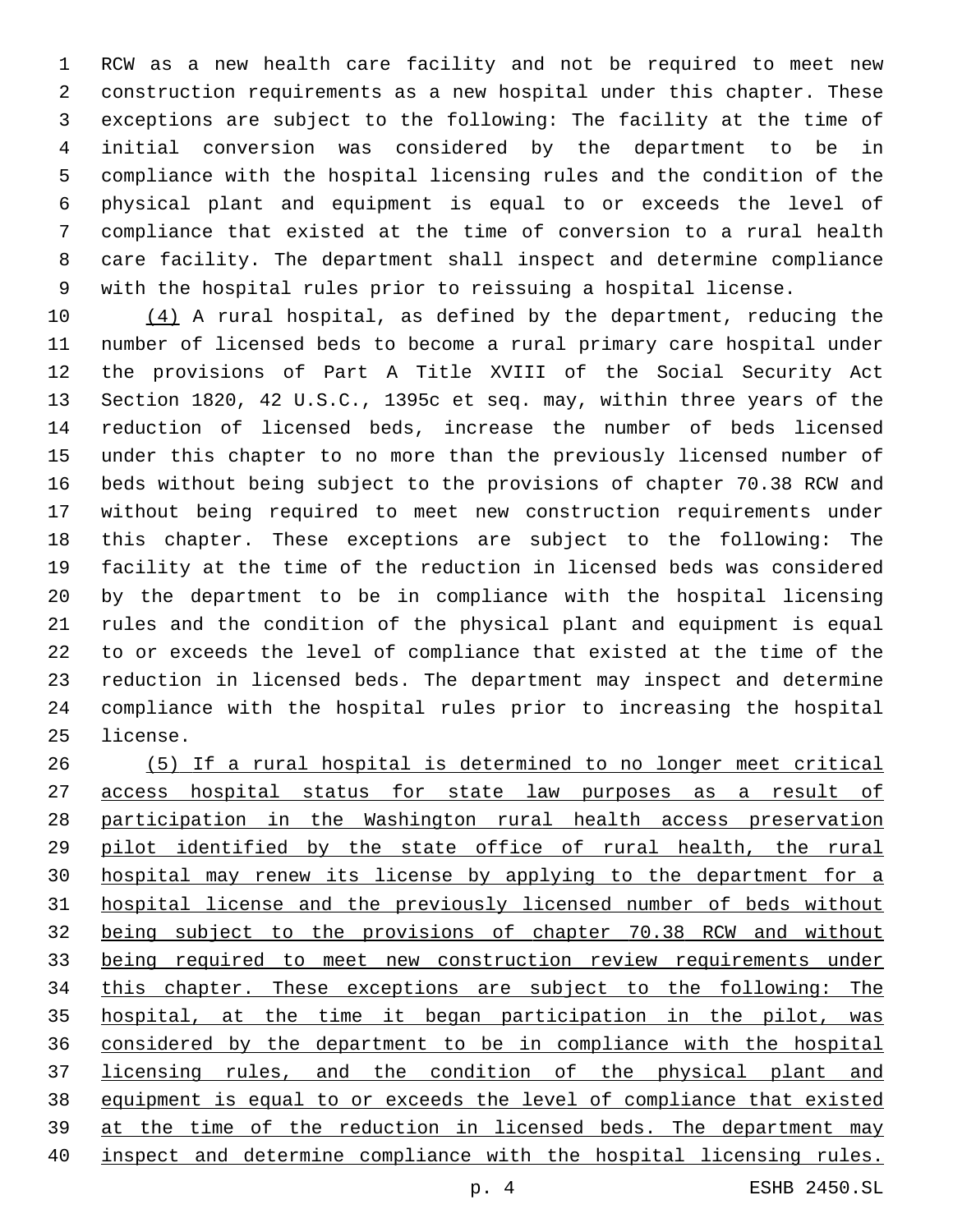If all or part of a formerly licensed rural hospital is sold, purchased, or leased during the period the rural hospital does not meet critical access hospital status as a result of participation in 4 the Washington rural health access preservation pilot and the new owner or lessor applies to renew the rural hospital's license, then the sale, purchase, or lease of part or all of the rural hospital is 7 subject to the provisions of chapter 70.38 RCW.

 **Sec. 4.** RCW 70.38.111 and 2014 c 225 s 106 are each amended to 9 read as follows:

 (1) The department shall not require a certificate of need for the offering of an inpatient tertiary health service by:

 (a) A health maintenance organization or a combination of health maintenance organizations if (i) the organization or combination of organizations has, in the service area of the organization or the service areas of the organizations in the combination, an enrollment of at least fifty thousand individuals, (ii) the facility in which the service will be provided is or will be geographically located so that the service will be reasonably accessible to such enrolled individuals, and (iii) at least seventy-five percent of the patients who can reasonably be expected to receive the tertiary health service will be individuals enrolled with such organization or organizations 22 in the combination;

 (b) A health care facility if (i) the facility primarily provides or will provide inpatient health services, (ii) the facility is or will be controlled, directly or indirectly, by a health maintenance organization or a combination of health maintenance organizations which has, in the service area of the organization or service areas of the organizations in the combination, an enrollment of at least fifty thousand individuals, (iii) the facility is or will be geographically located so that the service will be reasonably accessible to such enrolled individuals, and (iv) at least seventy- five percent of the patients who can reasonably be expected to receive the tertiary health service will be individuals enrolled with such organization or organizations in the combination; or

 (c) A health care facility (or portion thereof) if (i) the facility is or will be leased by a health maintenance organization or combination of health maintenance organizations which has, in the service area of the organization or the service areas of the organizations in the combination, an enrollment of at least fifty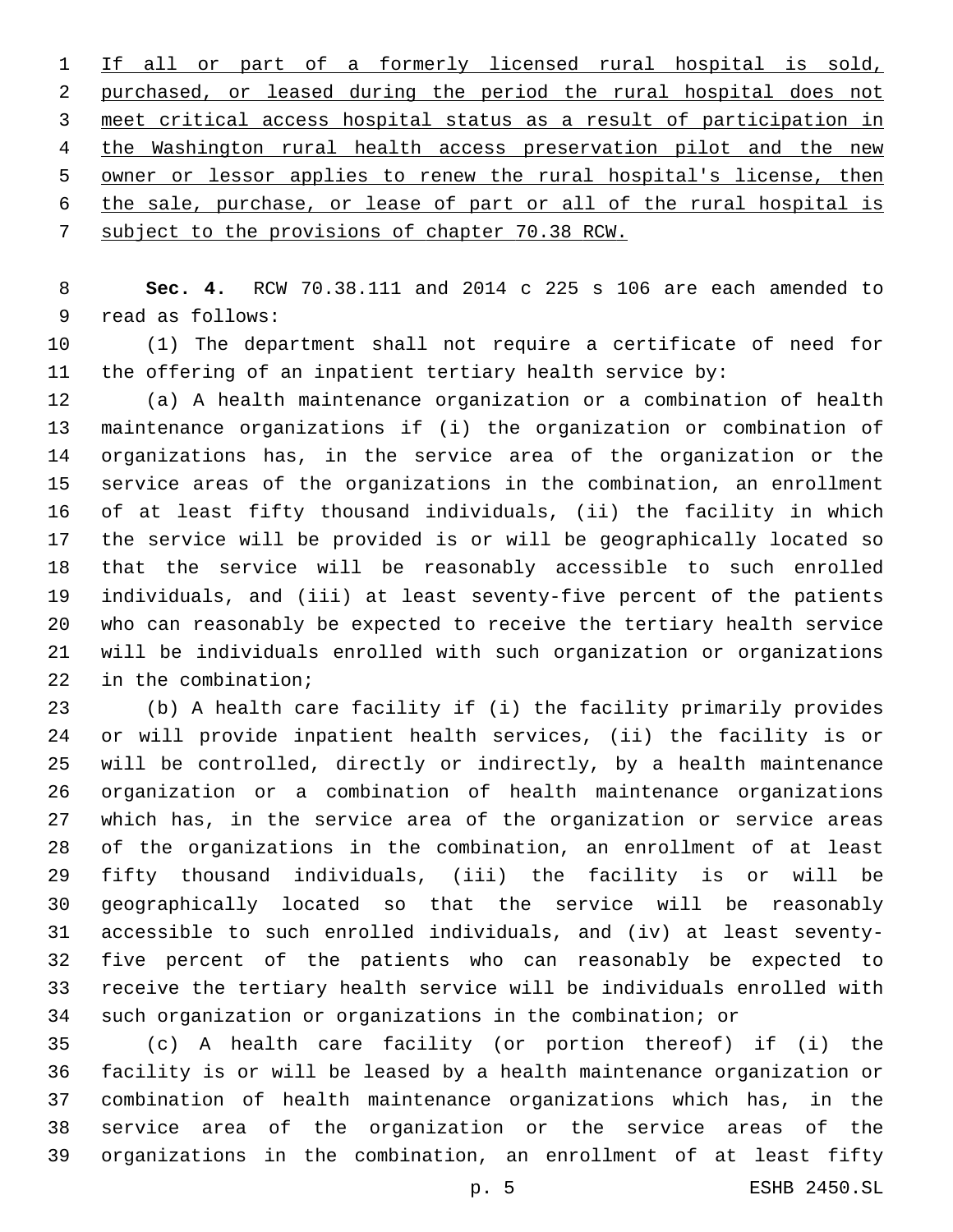thousand individuals and, on the date the application is submitted under subsection (2) of this section, at least fifteen years remain in the term of the lease, (ii) the facility is or will be geographically located so that the service will be reasonably accessible to such enrolled individuals, and (iii) at least seventy- five percent of the patients who can reasonably be expected to receive the tertiary health service will be individuals enrolled with 8 such organization;

 if, with respect to such offering or obligation by a nursing home, the department has, upon application under subsection (2) of this section, granted an exemption from such requirement to the organization, combination of organizations, or facility.

 (2) A health maintenance organization, combination of health maintenance organizations, or health care facility shall not be exempt under subsection (1) of this section from obtaining a certificate of need before offering a tertiary health service unless:

 (a) It has submitted at least thirty days prior to the offering of services reviewable under RCW 70.38.105(4)(d) an application for 19 such exemption; and

 (b) The application contains such information respecting the organization, combination, or facility and the proposed offering or obligation by a nursing home as the department may require to determine if the organization or combination meets the requirements of subsection (1) of this section or the facility meets or will meet 25 such requirements; and

 (c) The department approves such application. The department shall approve or disapprove an application for exemption within thirty days of receipt of a completed application. In the case of a proposed health care facility (or portion thereof) which has not begun to provide tertiary health services on the date an application is submitted under this subsection with respect to such facility (or portion), the facility (or portion) shall meet the applicable requirements of subsection (1) of this section when the facility first provides such services. The department shall approve an application submitted under this subsection if it determines that the applicable requirements of subsection (1) of this section are met.

 (3) A health care facility (or any part thereof) with respect to which an exemption was granted under subsection (1) of this section may not be sold or leased and a controlling interest in such facility or in a lease of such facility may not be acquired and a health care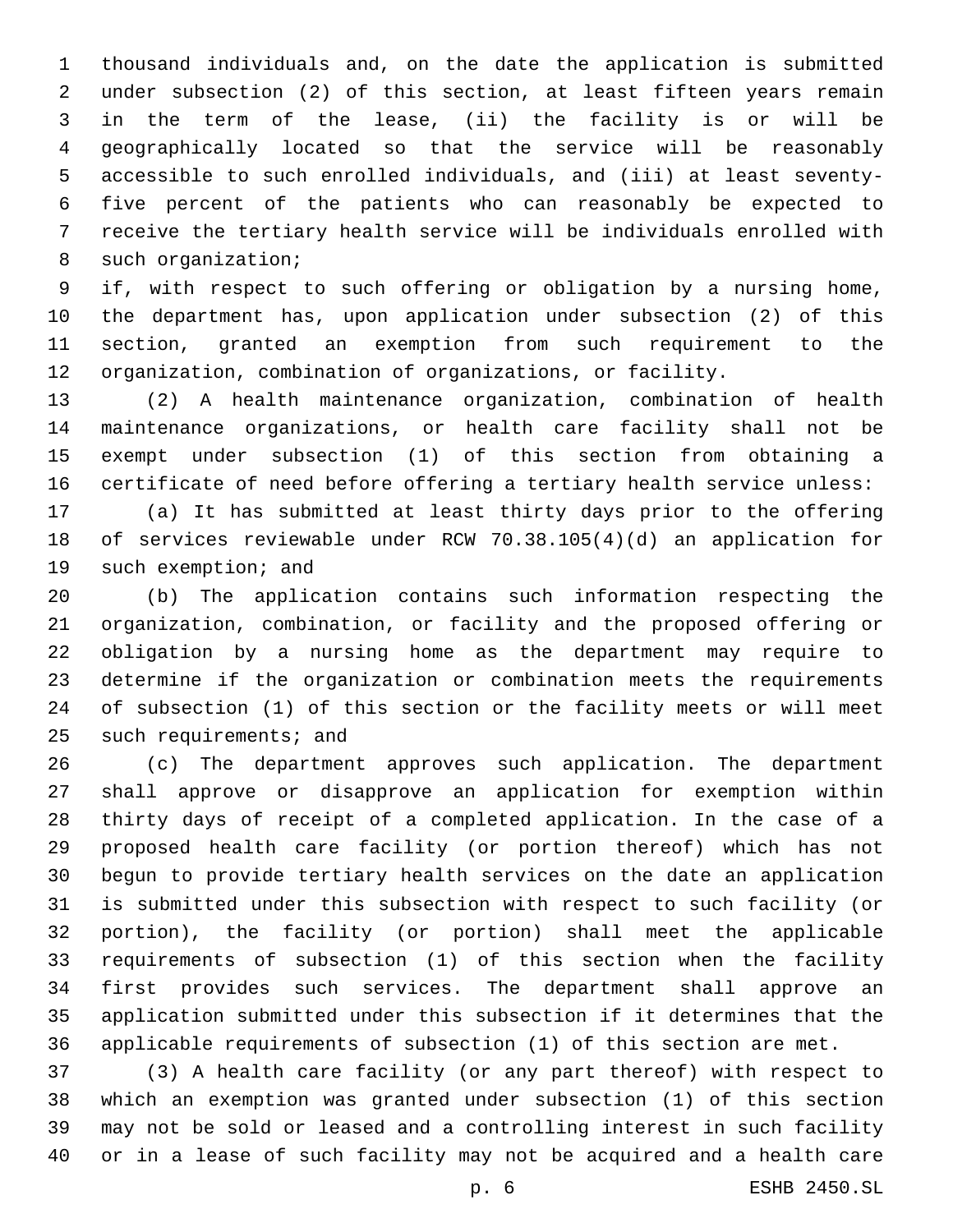facility described in (1)(c) which was granted an exemption under subsection (1) of this section may not be used by any person other 3 than the lessee described in  $(1)(c)$  unless:

 (a) The department issues a certificate of need approving the 5 sale, lease, acquisition, or use; or

 (b) The department determines, upon application, that (i) the entity to which the facility is proposed to be sold or leased, which intends to acquire the controlling interest, or which intends to use the facility is a health maintenance organization or a combination of health maintenance organizations which meets the requirements of (1)(a)(i), and (ii) with respect to such facility, meets the 12 requirements of  $(1)(a)(ii)$  or  $(iii)$  or the requirements of  $(1)(b)(i)$ 13 and  $(ii)$ .

 (4) In the case of a health maintenance organization, an ambulatory care facility, or a health care facility, which ambulatory or health care facility is controlled, directly or indirectly, by a health maintenance organization or a combination of health maintenance organizations, the department may under the program apply its certificate of need requirements to the offering of inpatient tertiary health services to the extent that such offering is not exempt under the provisions of this section or RCW 70.38.105(7).

 (5)(a) The department shall not require a certificate of need for the construction, development, or other establishment of a nursing home, or the addition of beds to an existing nursing home, that is owned and operated by a continuing care retirement community that:

(i) Offers services only to contractual members;

 (ii) Provides its members a contractually guaranteed range of services from independent living through skilled nursing, including 29 some assistance with daily living activities;

 (iii) Contractually assumes responsibility for the cost of services exceeding the member's financial responsibility under the contract, so that no third party, with the exception of insurance purchased by the retirement community or its members, but including the medicaid program, is liable for costs of care even if the member 35 depletes his or her personal resources;

 (iv) Has offered continuing care contracts and operated a nursing home continuously since January 1, 1988, or has obtained a 38 certificate of need to establish a nursing home;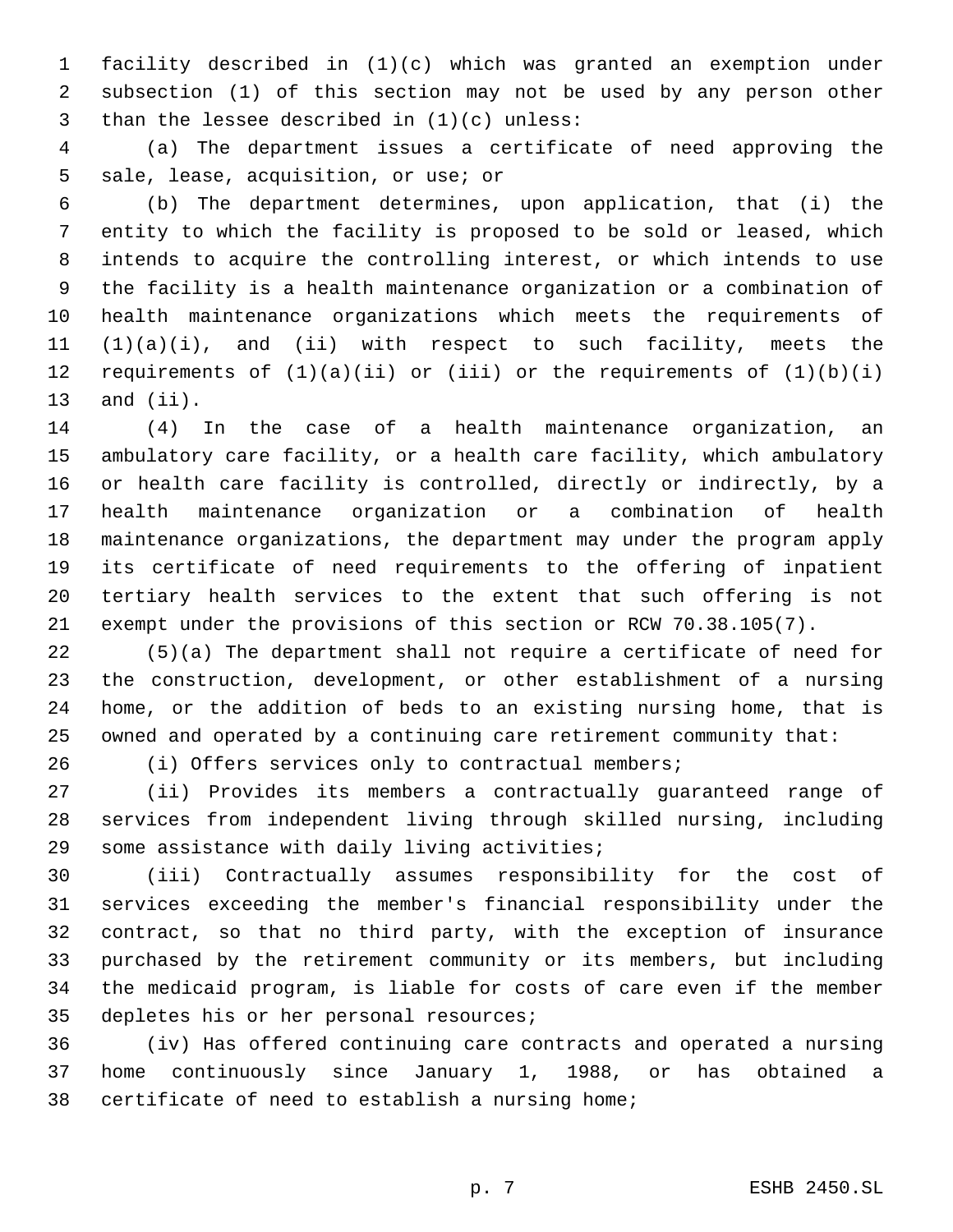(v) Maintains a binding agreement with the state assuring that financial liability for services to members, including nursing home 3 services, will not fall upon the state;

 (vi) Does not operate, and has not undertaken a project that would result in a number of nursing home beds in excess of one for every four living units operated by the continuing care retirement 7 community, exclusive of nursing home beds; and

 (vii) Has obtained a professional review of pricing and long-term solvency within the prior five years which was fully disclosed to 10 members.

 (b) A continuing care retirement community shall not be exempt under this subsection from obtaining a certificate of need unless:

 (i) It has submitted an application for exemption at least thirty days prior to commencing construction of, is submitting an application for the licensure of, or is commencing operation of a 16 nursing home, whichever comes first; and

 (ii) The application documents to the department that the continuing care retirement community qualifies for exemption.

 (c) The sale, lease, acquisition, or use of part or all of a continuing care retirement community nursing home that qualifies for exemption under this subsection shall require prior certificate of need approval to qualify for licensure as a nursing home unless the department determines such sale, lease, acquisition, or use is by a continuing care retirement community that meets the conditions of (a) 25 of this subsection.

 (6) A rural hospital, as defined by the department, reducing the number of licensed beds to become a rural primary care hospital under the provisions of Part A Title XVIII of the Social Security Act Section 1820, 42 U.S.C., 1395c et seq. may, within three years of the reduction of beds licensed under chapter 70.41 RCW, increase the number of licensed beds to no more than the previously licensed number without being subject to the provisions of this chapter.

 (7) A rural health care facility licensed under RCW 70.175.100 formerly licensed as a hospital under chapter 70.41 RCW may, within three years of the effective date of the rural health care facility license, apply to the department for a hospital license and not be subject to the requirements of RCW 70.38.105(4)(a) as the construction, development, or other establishment of a new hospital, provided there is no increase in the number of beds previously licensed under chapter 70.41 RCW and there is no redistribution in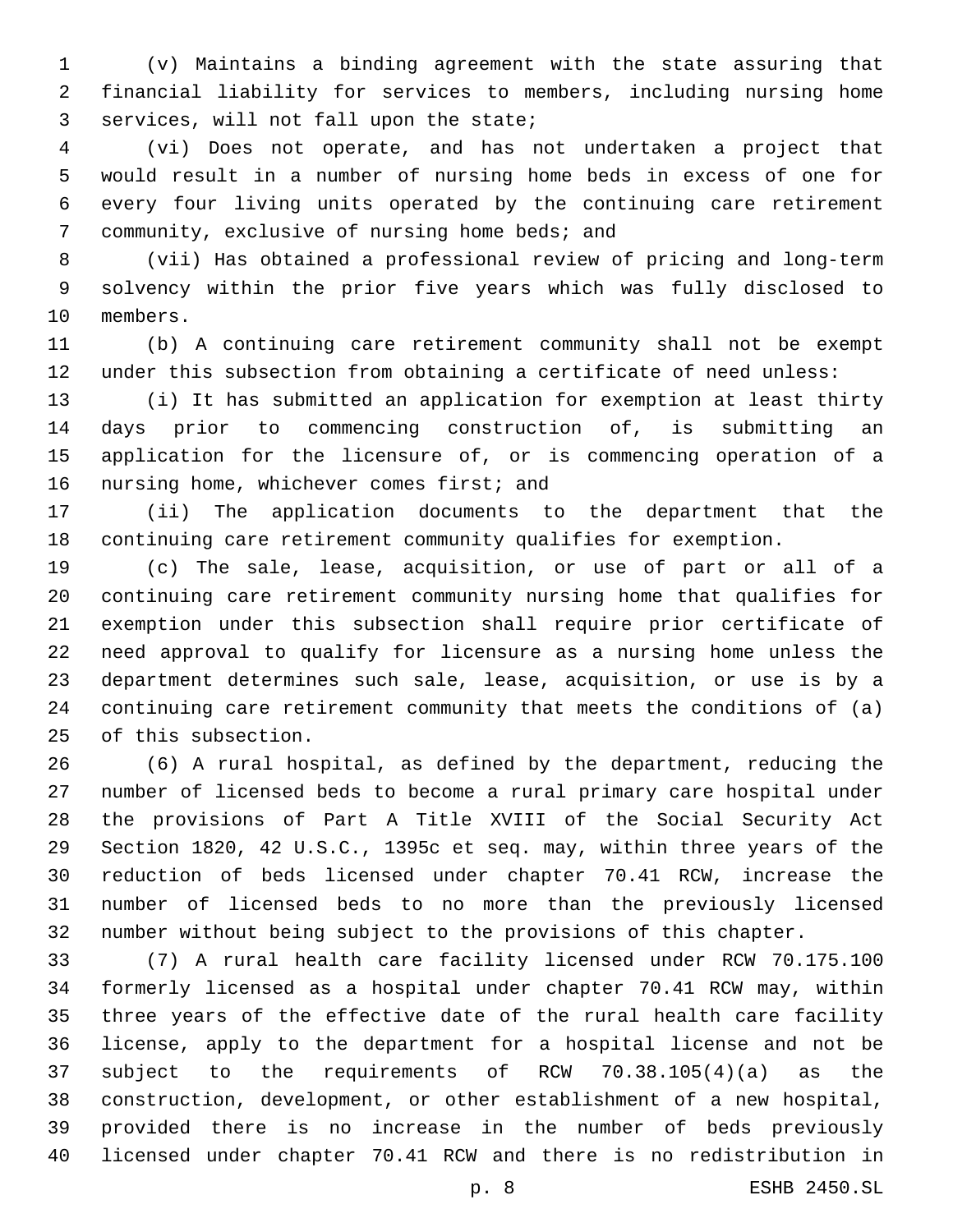the number of beds used for acute care or long-term care, the rural health care facility has been in continuous operation, and the rural health care facility has not been purchased or leased.

 (8) A rural hospital determined to no longer meet critical access hospital status for state law purposes as a result of participation in the Washington rural health access preservation pilot identified by the state office of rural health and formerly licensed as a hospital under chapter 70.41 RCW may apply to the department to renew 9 its hospital license and not be subject to the requirements of RCW 70.38.105(4)(a) as the construction, development, or other establishment of a new hospital, provided there is no increase in the number of beds previously licensed under chapter 70.41 RCW. If all or 13 part of a formerly licensed rural hospital is sold, purchased, or leased during the period the rural hospital does not meet critical access hospital status as a result of participation in the Washington 16 rural health access preservation pilot and the new owner or lessor applies to renew the rural hospital's license, then the sale, purchase, or lease of part or all of the rural hospital is subject to the provisions of chapter 70.38 RCW.

 $(9)(a)$  A nursing home that voluntarily reduces the number of its licensed beds to provide assisted living, licensed assisted living facility care, adult day care, adult day health, respite care, hospice, outpatient therapy services, congregate meals, home health, or senior wellness clinic, or to reduce to one or two the number of beds per room or to otherwise enhance the quality of life for residents in the nursing home, may convert the original facility or portion of the facility back, and thereby increase the number of nursing home beds to no more than the previously licensed number of nursing home beds without obtaining a certificate of need under this chapter, provided the facility has been in continuous operation and has not been purchased or leased. Any conversion to the original licensed bed capacity, or to any portion thereof, shall comply with the same life and safety code requirements as existed at the time the nursing home voluntarily reduced its licensed beds; unless waivers from such requirements were issued, in which case the converted beds shall reflect the conditions or standards that then existed pursuant 37 to the approved waivers.

 (b) To convert beds back to nursing home beds under this 39 subsection, the nursing home must: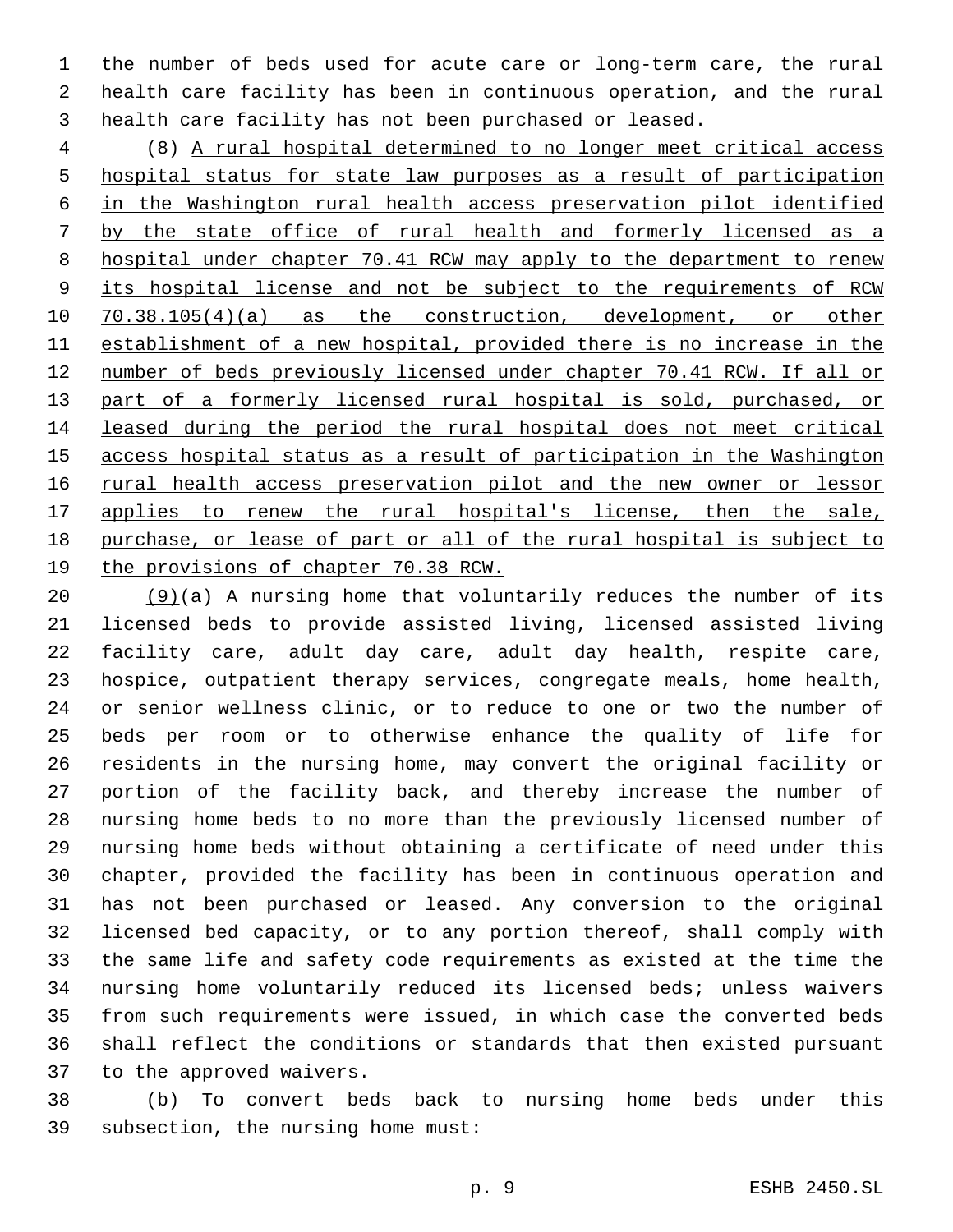(i) Give notice of its intent to preserve conversion options to the department of health no later than thirty days after the 3 effective date of the license reduction; and

 (ii) Give notice to the department of health and to the department of social and health services of the intent to convert beds back. If construction is required for the conversion of beds back, the notice of intent to convert beds back must be given, at a minimum, one year prior to the effective date of license modification reflecting the restored beds; otherwise, the notice must be given a minimum of ninety days prior to the effective date of license modification reflecting the restored beds. Prior to any license modification to convert beds back to nursing home beds under this section, the licensee must demonstrate that the nursing home meets the certificate of need exemption requirements of this section.

 The term "construction," as used in (b)(ii) of this subsection, is limited to those projects that are expected to equal or exceed the expenditure minimum amount, as determined under this chapter.

 (c) Conversion of beds back under this subsection must be completed no later than four years after the effective date of the license reduction. However, for good cause shown, the four-year period for conversion may be extended by the department of health for 22 one additional four-year period.

 (d) Nursing home beds that have been voluntarily reduced under this section shall be counted as available nursing home beds for the purpose of evaluating need under RCW 70.38.115(2) (a) and (k) so long as the facility retains the ability to convert them back to nursing 27 home use under the terms of this section.

 (e) When a building owner has secured an interest in the nursing home beds, which are intended to be voluntarily reduced by the licensee under (a) of this subsection, the applicant shall provide the department with a written statement indicating the building 32 owner's approval of the bed reduction.

33  $((+9+))$  (10)(a) The department shall not require a certificate of 34 need for a hospice agency if:

 (i) The hospice agency is designed to serve the unique religious or cultural needs of a religious group or an ethnic minority and commits to furnishing hospice services in a manner specifically aimed at meeting the unique religious or cultural needs of the religious 39 group or ethnic minority;

(ii) The hospice agency is operated by an organization that:

p. 10 ESHB 2450.SL